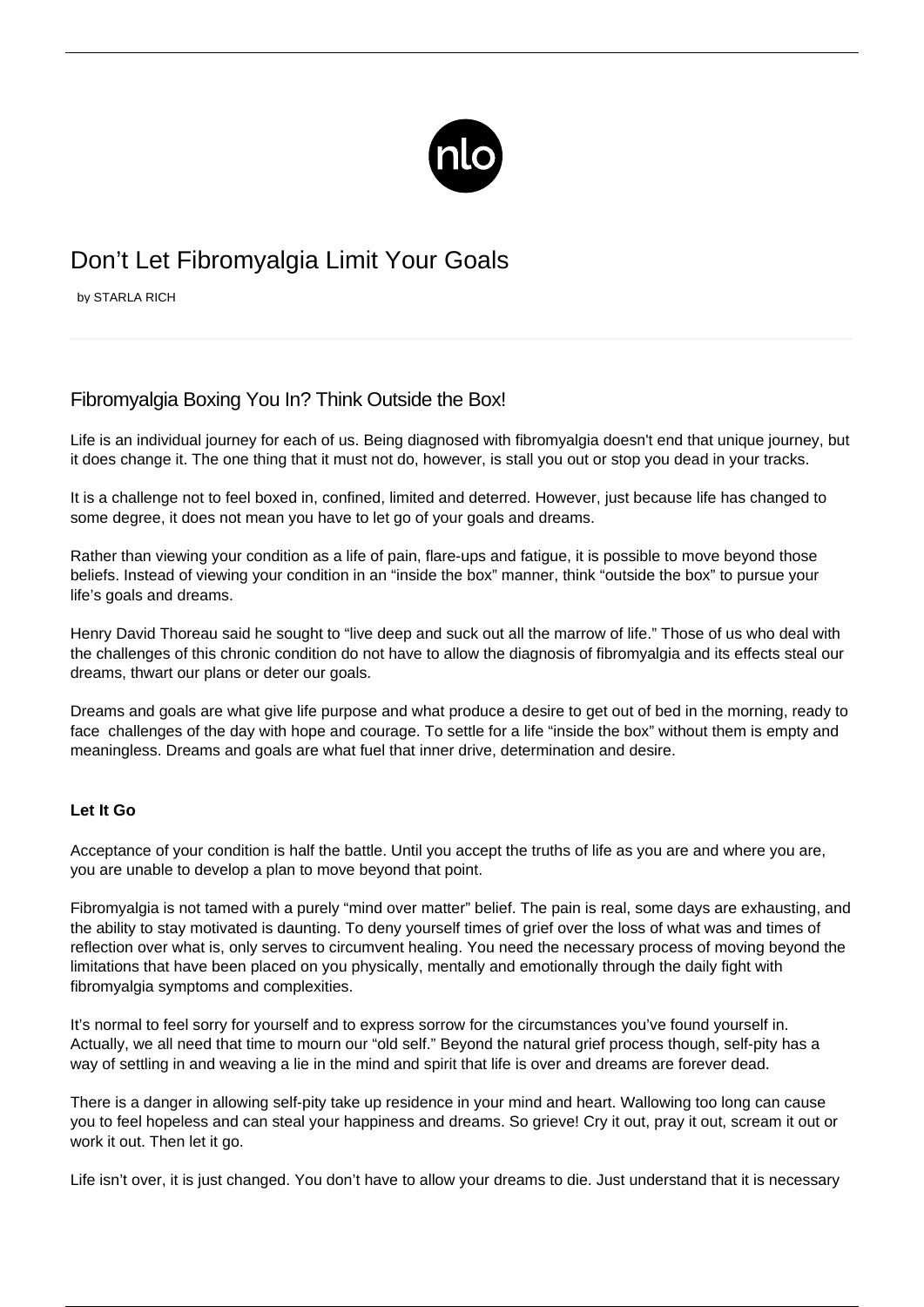to seek alternate paths to fulfill your dreams. Goals may change out of necessity, but dreams do not have to go unrequited.

Next page: figuring out who you are after diagnosis

## **The Process**

Where so many who deal with chronic pain and illness fall short is in resisting the reality of their lives. We resist the pain, we debate the doctors, we fight and claw for our former place in life, and we resist the change that has occurred and that needs to occur in order for us to develop a strategy for coping and regaining control again.

Resistance brings a lack of peace and produces constant stress and turmoil. Now logically, of course we want to resist pain. Who enjoys pain? But resisting it, trying to be brave through it, denying it or hiding it doesn't take the pain away. It only makes it worse.

So rather than resisting the pain, the fatigue, and the [debilitating moments of flare ups](/flare-up/), we must stop fighting the very things that are now a part of our lives. Rather, we must move beyond self-pity or even denial to finding acceptance of these conditions so we can effectively begin to think outside the box for ways to cope and ultimately thrive in spite of them and beyond them.

#### **How Long?**

You might ask, "How long does this process take from diagnosis, to lifestyle change, to continued pursuit of your dreams?"

Well that depends on you! For me, I fought the change for fifteen years. I tried to maintain a regular work schedule and continue to build a career working forty hours a week.

I ended up struggling through five jobs in fifteen years with months and months of sick days during, and long breaks in between those jobs. I was resisting the inevitable. My body had changed, my energy level had diminished, my routine and structure had been forever disrupted, and I could not do what I had once done.

That did not mean I was not useful, productive, or that my dreams for what I envisioned for myself had to fall by the wayside. It simply meant that I had to shift gears, restructure my goals, stop resisting and think outside the box for ways to get to where I longed to be.

So this process is entirely up to you. You can either be miserable or you can stop resisting and begin to move towards the happy peaceful life that will allow you to fulfill your dreams and even be an inspiration along the way.

#### **Hard Questions**

In the struggle to release yourself from the things that hold you inside the box and cause you to resist the changes in your life, there are questions that must be asked. These questions require courage to answer if you plan on continuing the pursuit of your dreams and the things that you desire in your life.

I suggest you take some alone time to ask yourself these questions. I had to pull away from those who were trying to smother me with care and love and help for a short while, to simply sit with myself so I could hear myself think.

My family meant well. They wanted to help me with the daily tasks that had become daunting. My employer wanted to cover for me and protect me from the inevitable. There is a fine line between helping and enabling a mindset of resistance and of denial.

So I found some time alone and asked those hard questions. What was I resisting most? Was it the pain? The reality of a career change? The fear of fragile relationships? The financial decisions? The loss of independence?